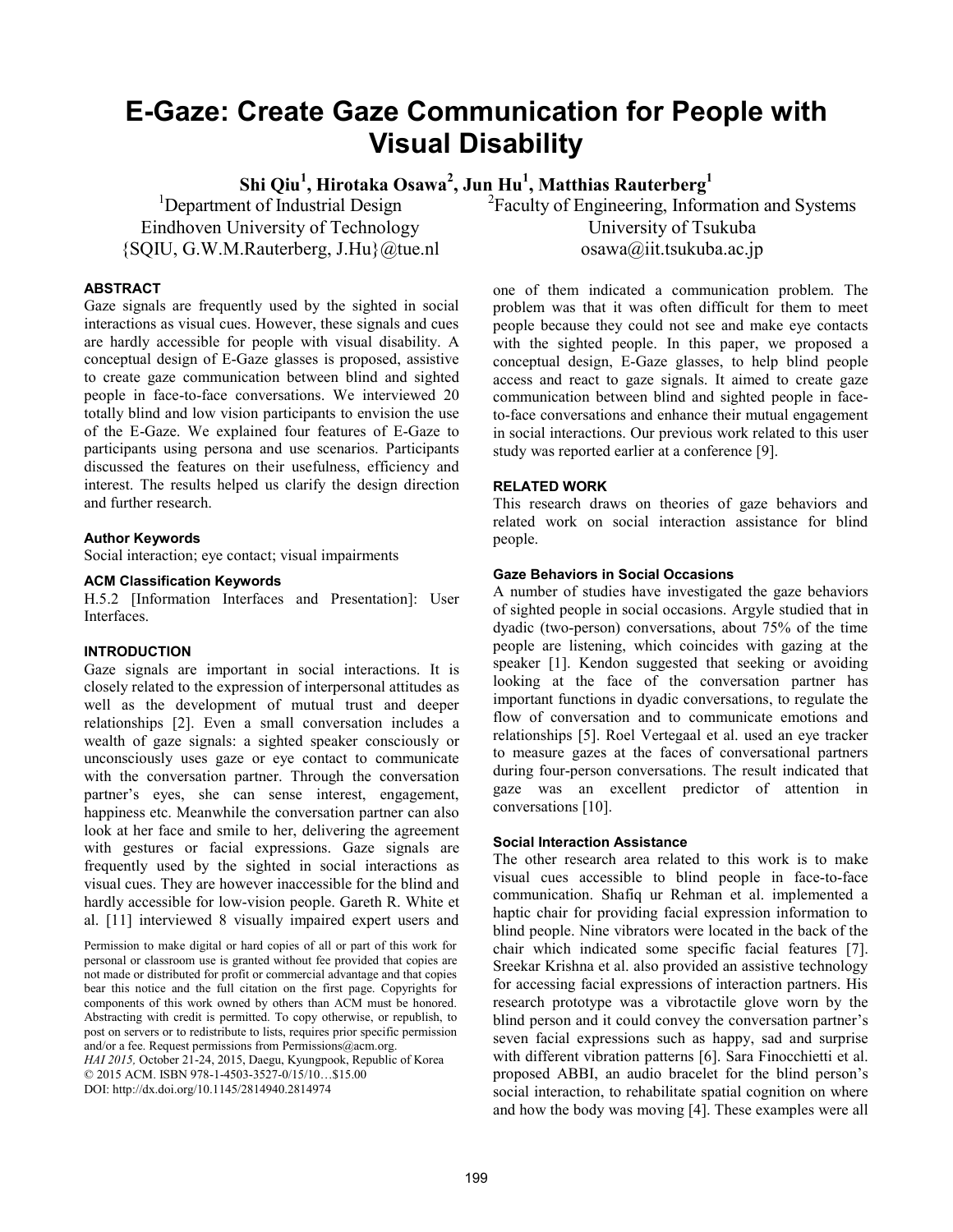about assistive devices to help blind people access nonverbal signals such as facial expressions and body gestures, but none of them were about gaze signals that are important in nonverbal communication.

### **E-GAZE DESIGN**



## <span id="page-1-0"></span>**Figure 1. E-Gaze: (C1) gaze detection; (C2) eye contact simulation; (C3) avoiding state; (C4) attention state.**

E-Gaze glasses, a wearable device, is designed to help blind people access and react to gaze signals from the sighted, enhancing the engagement between blind and sighted people in face-to-face communication. E-Gaze is based on the AgencyGlass [8], a prototype that was attached on a sighted user's face and displayed the user's eye gestures. It was to decrease the emotional workload of the sighted people by simulating eye gestures. In our research context, we have a different aim. We aim to enhance face-to-face communication between blind and sighted people. Based on this interest, we introduced AgencyGlass into our concept E-Gaze. E-Gaze has two main functions: to help blind people access gaze signals and to help them react to the sighted by displaying eye gestures. Based on these two functions, four features of E-Gaze [\(Figure 1\)](#page-1-0) were proposed as follows: C1) *gaze detection*, slight vibrations from E-Gaze indicate gazes from the sighted conversation partner; C2) *eye contact simulation*, when the sighted looks at E-Gaze, E-Gaze also looks back to establish "eye contact"; C3) *avoiding state*, if the sighted gazes long enough, E-Gaze switches to avoid the long gaze; C4) *attention state*, the simulated eyes in E-Gaze open bigger when the heartrate of the blind person increased, indicating an "attention state".

#### **USER STUDY**

We interviewed 20 blind and low-vision participants (8 females,  $M_{\text{age}} = 20.88$ , SD = 1.46; 12 males,  $M_{\text{age}} = 19.92$ ,  $SD = 3.42$ ) with ages ranging from 16 to 29 years old. Ten were from Yangzhou Special Education School in Chinese mainland and the other ten were from Hong Kong Blind Union. The interviews were conducted online and each interview took roughly 90 minutes. In the interviews, we explained to participants four features of E-Gaze using persona and scenarios, which aimed to elicit participants'

past experiences and memories to help them envision the use  $[3]$ :

*Example scenario: Jack is 19 years old, a senior high school student. He was born blind…Jack feels a slight vibration from E-Gaze on the right forehead. His head turns right and wants to know who is looking at him. After a short while, his classmate Jim comes to say: "I see you see me and it reminds me of asking you a question." In this scenario, the slight vibration of E-Gaze indicates gazes from the sighted.* 

After explaining the use scenario of each of the four features, we asked participants: "*What do you think of the idea? Imagine that you are Jack in this scenario.*" Twenty participants used five-point Likert scale, ranging from 1(strongly disagree) to 5(strongly agree), to evaluate each feature based on three dimensions: usefulness, efficiency and interest.

# **RESULS**

### **Quantitative Results**

Four features of E-Gaze were evaluated for their usefulness, efficiency and interest by RM-ANOVA. The quantitative results were shown in [Figure 2.](#page-2-0) There was a significant main effect of usefulness in four concepts of E-Gaze as determined by RM-ANOVA,  $F(3, 57) = 4.80$ ,  $p = .005$ ,  $\eta^2$  = .17. In usefulness, a post-hoc test revealed that the mean score of gaze detection was significantly higher than attention state ( $p = .005$ ). RM-ANOVA also revealed a significant main effect of efficiency  $F(3, 57) = 4.46$ , *p*  $= .007, \eta^2 = .16$ . For efficiency, a post-hoc test indicated that the mean score of gaze detection was significantly higher than avoiding state ( $p = .012$ ). However, there was no significant effect of interest as determined by RM-ANOVA ( $p > .05$ ).

# **Qualitative Results**

We collected in total 104 quotes of comments and suggestions about the design of E-Gaze. There were 44 positive responses, 36 negative responses and 24 responses for design improvements. We gathered positive and negative comments from answers to the question: "*What do you think of the idea? Please tell the positive and negative feeling about E-Gaze.*" We also collected suggestions for design improvements for further research. Example comments and suggestions are presented as follows:

#### *C1: Gaze Detection*

In general, the majority of the participants (17/20) felt gaze detection could be beneficial for blind people [\(Table 1\)](#page-2-1). One participant said: "*This idea (C1) is good, because we could easily know some people will speak to us"* (P20). However, three participants had negative comments on gaze detection. One of them argued: "*It is not necessary for knowing being looked at. The sighted could come to call your name directly*" (P18). Questions and suggestions were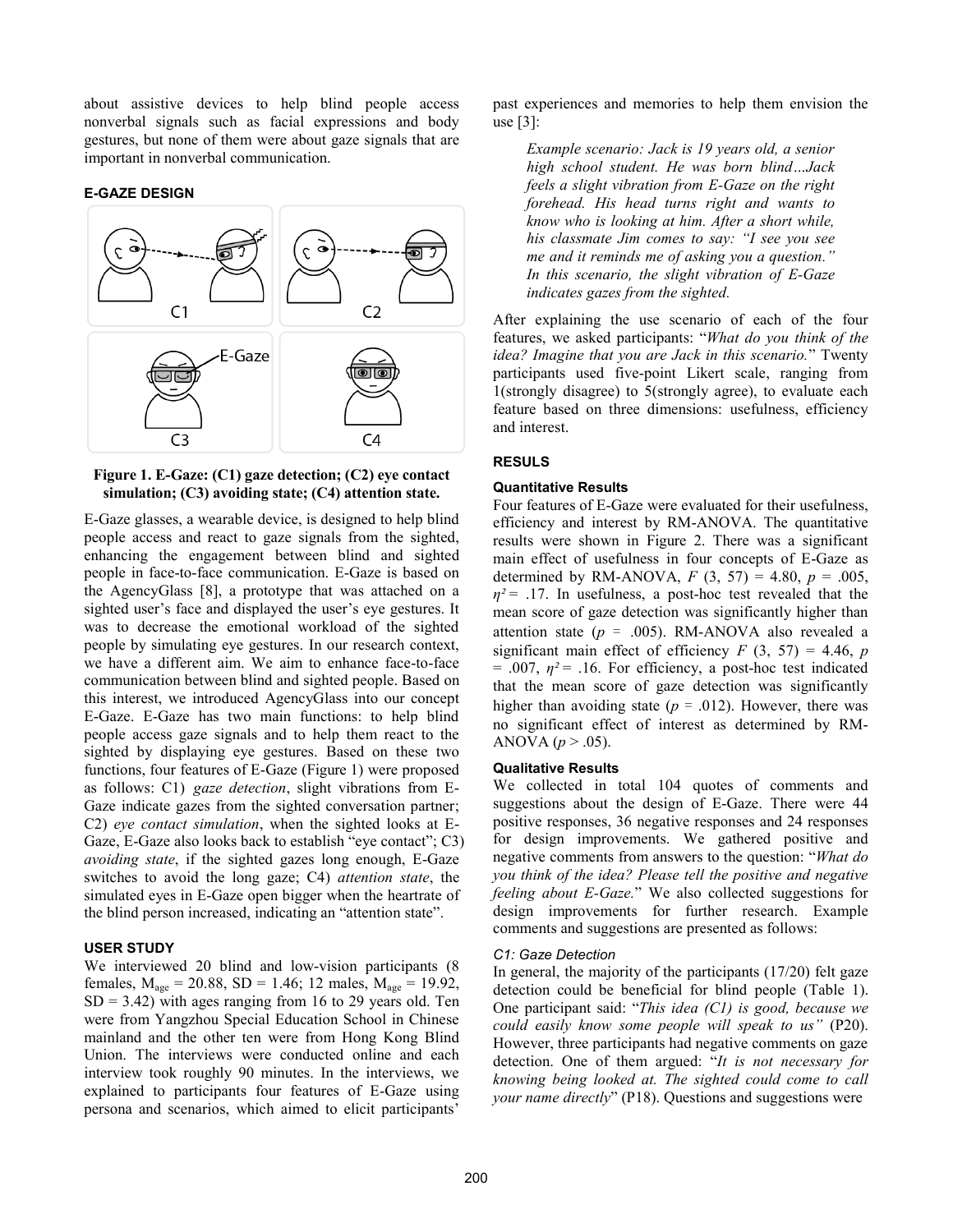

<span id="page-2-0"></span>**Figure 2. Results of usefulness, efficiency and interest related to the four features of E-Gaze: (C1) gaze detection; (C2) eye contact simulation; (C3) avoiding state; (C4) attention state.**

also provided by participants. Two participants questioned the potential scenario: "*if being looked at by many people, what could be the vibration feedback of E-Gaze?*" (P2, P12)

| Attitude | <b>Example key words</b>   |
|----------|----------------------------|
| Positive | Confident, warm, respected |
| Negative | Not necessary, useless     |

**Table 1. Attitudes towards C1: gaze detection** 

#### <span id="page-2-1"></span>*C2: Eye Contact Simulation*

Fourteen participants had positive comments on the eye contact simulation while six participants had negative ones [\(Table 2\)](#page-2-2). Example positive responses were: "*It is useful at the beginning of the conversation, when expressing the respect to your conversation partner*" (P1). "*The sighted could feel me being polite if E-Gaze has eye contacts with them*" (P16). The negative responses were: "*E-Gaze can establish eye contacts with the sighted, but I cannot feel eye contacts*" (P11). "*I feel E-Gaze taking control over me and dominate my feelings. It replaces me to show eye gestures (feelings) to the sighted, which is out of my control*" (P14). For suggestions, two participants wanted to sense the movement of the eye contact (P8, P14). P14 also wished E-Gaze to detect his feelings and thoughts from his brainwaves and used proper eye gestures to react to the sighted.

| Attitude | #  | <b>Example key words</b>         |
|----------|----|----------------------------------|
| Positive | 14 | Polite, comfortable, interesting |
| Negative |    | Horrible, unnatural, useless     |

**Table 2. Attitudes towards C2: eye contact** 

#### <span id="page-2-2"></span>*C3: Avoiding State*

[Table 3](#page-2-3) shows participants' attitudes towards avoiding state, including seven positive responses and thirteen negative responses. An example positive response was: "*It (C3) can be very useful. Nobody liked being gazed at for a long time. It could be a feasible way to stop being gazed*" (P13). The example negative response was: "*The avoiding state causes misunderstanding. The sighted may consider you are not willing to communicate. If you are not patient about talking, you could tell her or change to the other topic.*" (P18). P2 stated: "*If I am interested in a conversation, I want to* 

*continue talking rather than automatically change to the avoiding state even when being gazed for a while*." P14 also said: "*If I am indeed impatient about talking, E-Gaze should have some subtle changes such as looking around or looking away*. *These responses are more positive and friendly to the sighted*."

| <b>Attitude</b> | #  | <b>Example key words</b>                                  |
|-----------------|----|-----------------------------------------------------------|
| Positive        |    | Natural, avoid embarrassed                                |
| Negative        | 13 | Block communication, impolite,<br>impatient, disrespected |

**Table 3. Attitudes towards C3: avoiding state** 

#### <span id="page-2-3"></span>*C4: Attention State*

We collected six positive and fourteen negative responses towards the attention state [\(Table 4\)](#page-2-4). P20 expressed his positive opinion: "*It (C4) is interesting to let the sighted talking to you know that you are interested in the topic*." But some participants thought it was unnecessary to have this function. For example: "*The attention state is too artificial and looks like cartoon figures' expression. I prefer natural expressions*" (P9). "*I feel uncomfortable if E-Gaze exposes my attention state. It is my privacy*" (P2). Seven responses were about suggestions. The examples were: "*I wish E-Gaze could express my mood. It changes to attention state when I feel excited and it also changes to normal when I calm down*" (P12). P6 mentioned: "*E-Gaze is expected to be controlled by the dopamine in my body, which indicates the level of happiness and excitement. If the dopamine is high, E-Gaze naturally changes to the attention state*" (P6).

| Attitude | #  | <b>Example key words</b>                                      |
|----------|----|---------------------------------------------------------------|
| Positive |    | Show interests                                                |
| Negative | 14 | Not private, not feasible, useless,<br>strange, uncomfortable |

**Table 4. Attitudes towards C4: attention state** 

### <span id="page-2-4"></span>**DISCUSSION**

Next we reflect on the findings and discuss design implications of E-Gaze.